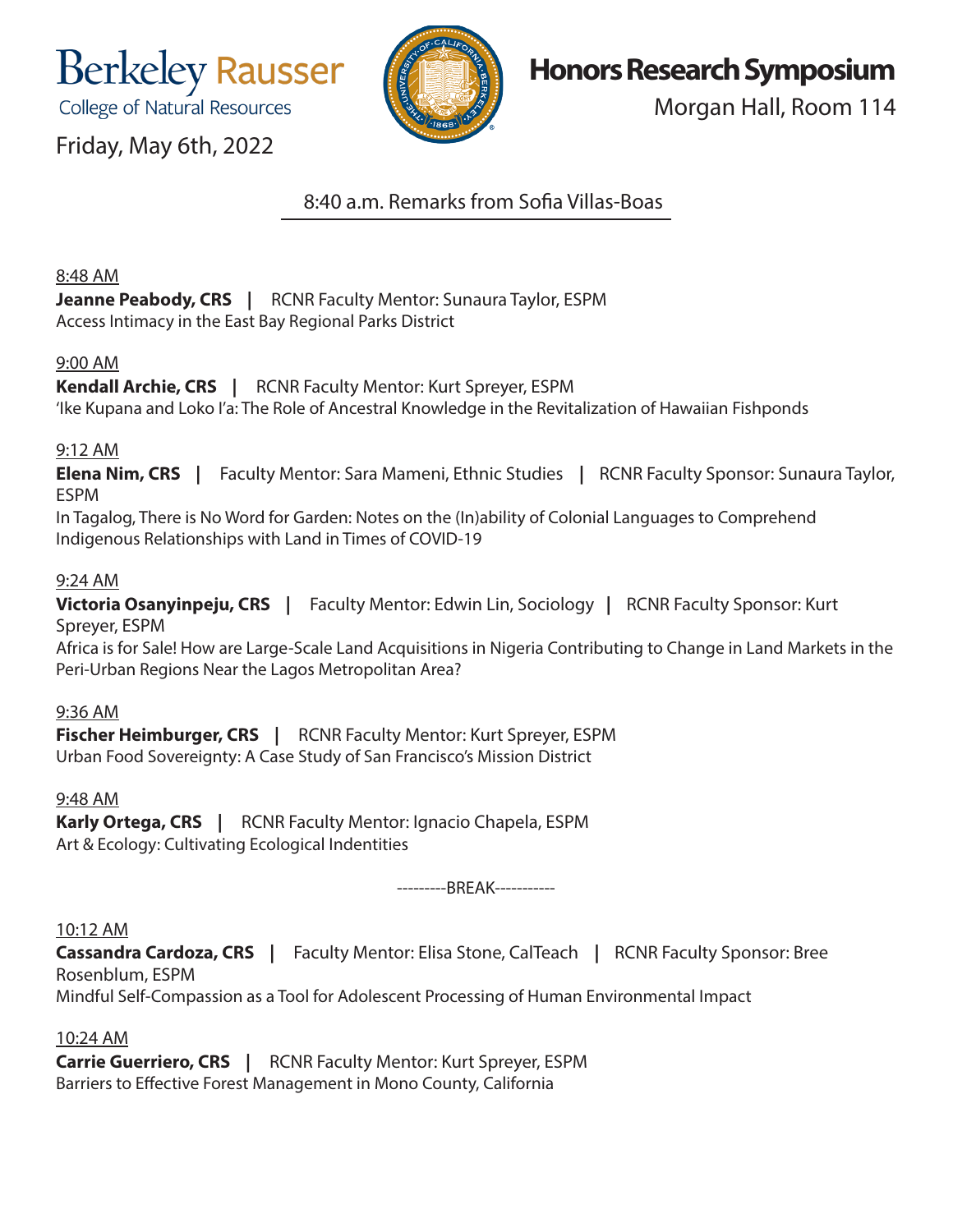#### 10:36 AM

**Simone Stevens, CRS** | RCNR Faculty Mentor: Brandon Collins, ESPM Chasing the Green: Promoting Proactive Municipal Fire Management in California's Wildland-Urban Interface

10:48 AM

**Judah Marsden, CRS |** RCNR Faculty Mentor: Claudia Carr, ESPM Community Evaluation of Socio-Ecological Aid in the Deforesting Soylands of Bolivia's Chiquitania

## 11:00 AM

**Helen Guo, CRS |** RCNR Faculty Mentor: Kurt Spreyer, ESPM

Doing Justice at the Food-Culture-Education Nexus: A Survey Exploration of UC Berkeley Student Epistemologies and Experiences

## 11:12 AM

**Wilson Sherman, CRS** | RCNR Faculty Mentor: Christine Wilkinson, ESPM The Wildlife Nextdoor: Understanding Human-Carnivore Interactions Using Citizen Reports on Social Media

---------BREAK-----------

## 12:24 PM

**Ananya Subramanian, MEB |** Faculty Mentor: Nell Green Nylen, Berkeley Law **|** RCNR Faculty Sponsor: Bree Rosenblum, ESPM

The Weight of Water: Tracing Impacts of Drought Monitoring and Managment on Indigenous Communities in the Klamath Basin

## 12:36 PM

**Hayley Slusser, MEB |** Faculty Mentor: Kelly Ziemar, Social Welfare **|** RCNR Faculty Sponsor: N. Louise Glass, PMB

A Content Analysis of How Eating Disorder Recovery is Discussed in the Context of #Self-Love on Social Media

## 12:48 PM

**Kayla Hidayat, EEP |** Faculty Mentor: Isabella Todaro, Climate Neutral **|** RCNR Faculty Sponsor: Sofia Villas-Boas, ARE

Evaluating the Impact of COVID-19 on Sustainable Supply Chain Practices and Coporate Climate Action

## 1:00 PM

**Ellie Kroskrity, EEP | RCNR Faculty Mentor: Sofia Villas-Boas, ARE** Examining the Impact of Native American Welfare Policies on Socioeconomic Well-Being: Evidence from the Indian Reorganization Act of 1934

## 1:12 PM

**Tilak Misner, EEP |** RCNR Faculty Mentor: Katherine Wagner, ARE The Impact of Corporate Emission Disclosures on Emission Reductions

## 1:24 PM

**Mark Braun, EEP |** RCNR Faculty Mentor: Sofia Villas-Boas, ARE Pollution and Fatal Traffic Accidents in California from 1999-2019